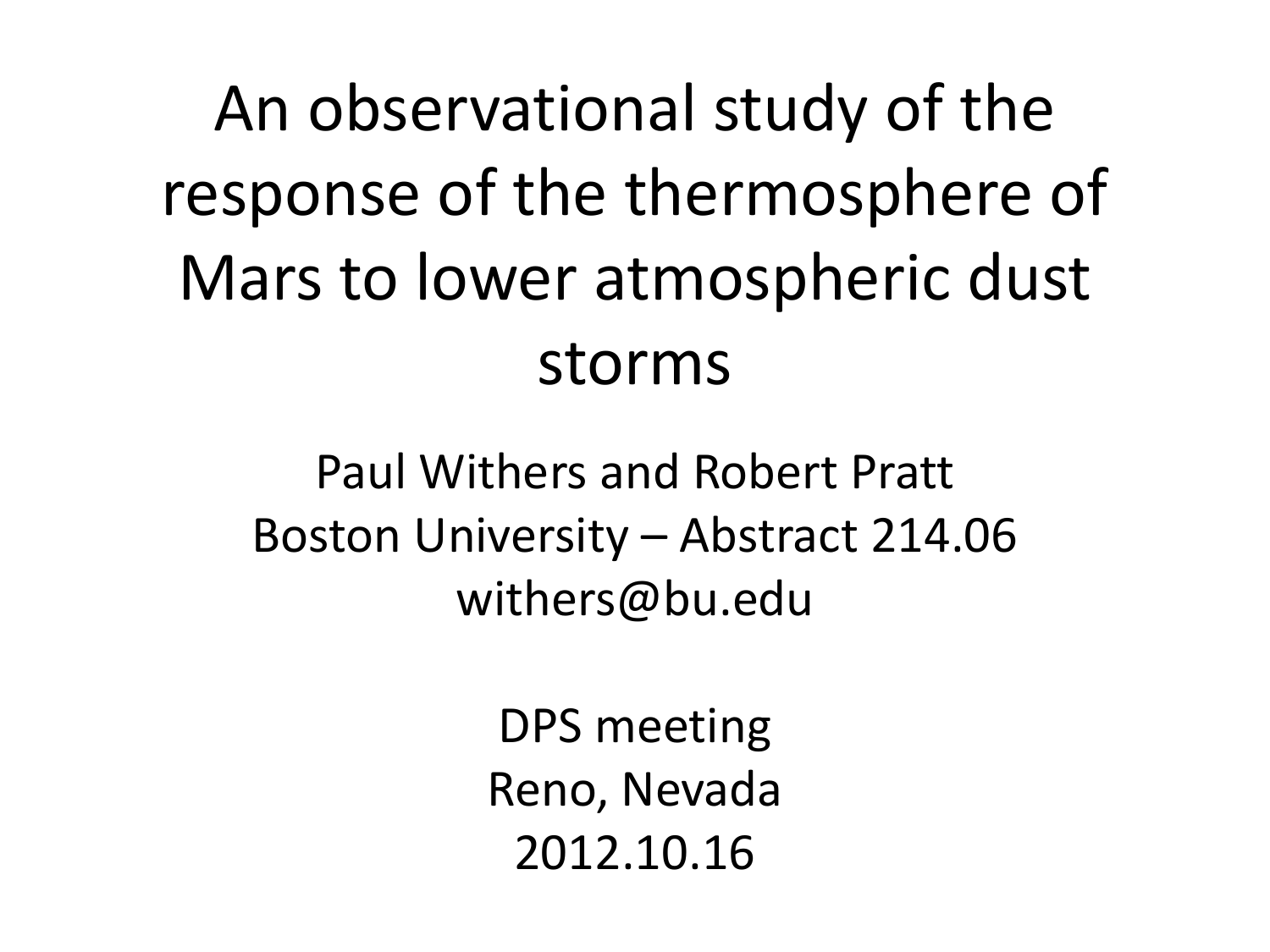## Abstract

We examined in situ measurements of thermospheric density (120-160 km) from aerobraking accelerometers, SPICAM atmospheric profiles, and ionospheric peak from Mariner 9 and MGS. Ionospheric peak altitudes are a useful diagnostic as they indicate the height of a particular thermospheric pressure level. We find that:

(1) Thermospheric conditions can be perturbed by dust storms outside the classical "dust storm season" of  $Ls = 180^\circ - 360^\circ$ .

(2) The thermospheric regions affected by even a small dust event can include nearly all latitudes.

(3) Atmospheric temperatures can be affected by dust storms at altitudes as high as 100 km.

(4) The thermosphere can respond to a distant dust event on timescales of a few days or less.

(5) The characteristic timescale for the decay of the thermospheric response to a dust event can be tens to one hundred days, and it may differ from the corresponding timescale for the lower atmosphere.

(6) Average thermospheric densities can change by factors of a few during mere regional dust storms and an order of magnitude change is possible for the largest storms. These are general trends; individual density measurements may be greater than suggested by a general trend by a factor of two due to the intrinsic variability of the thermosphere.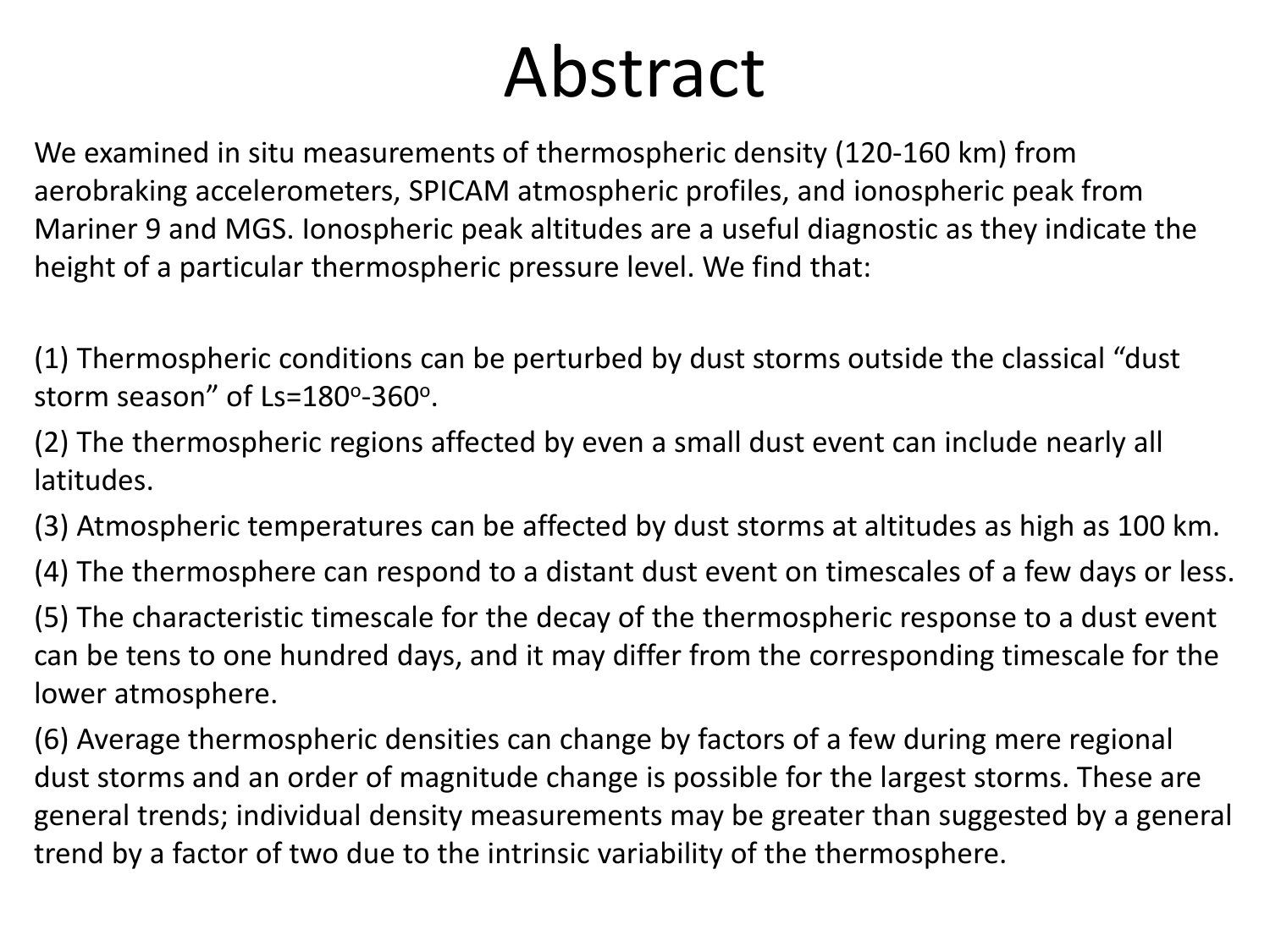#### HST view of dusty Mars

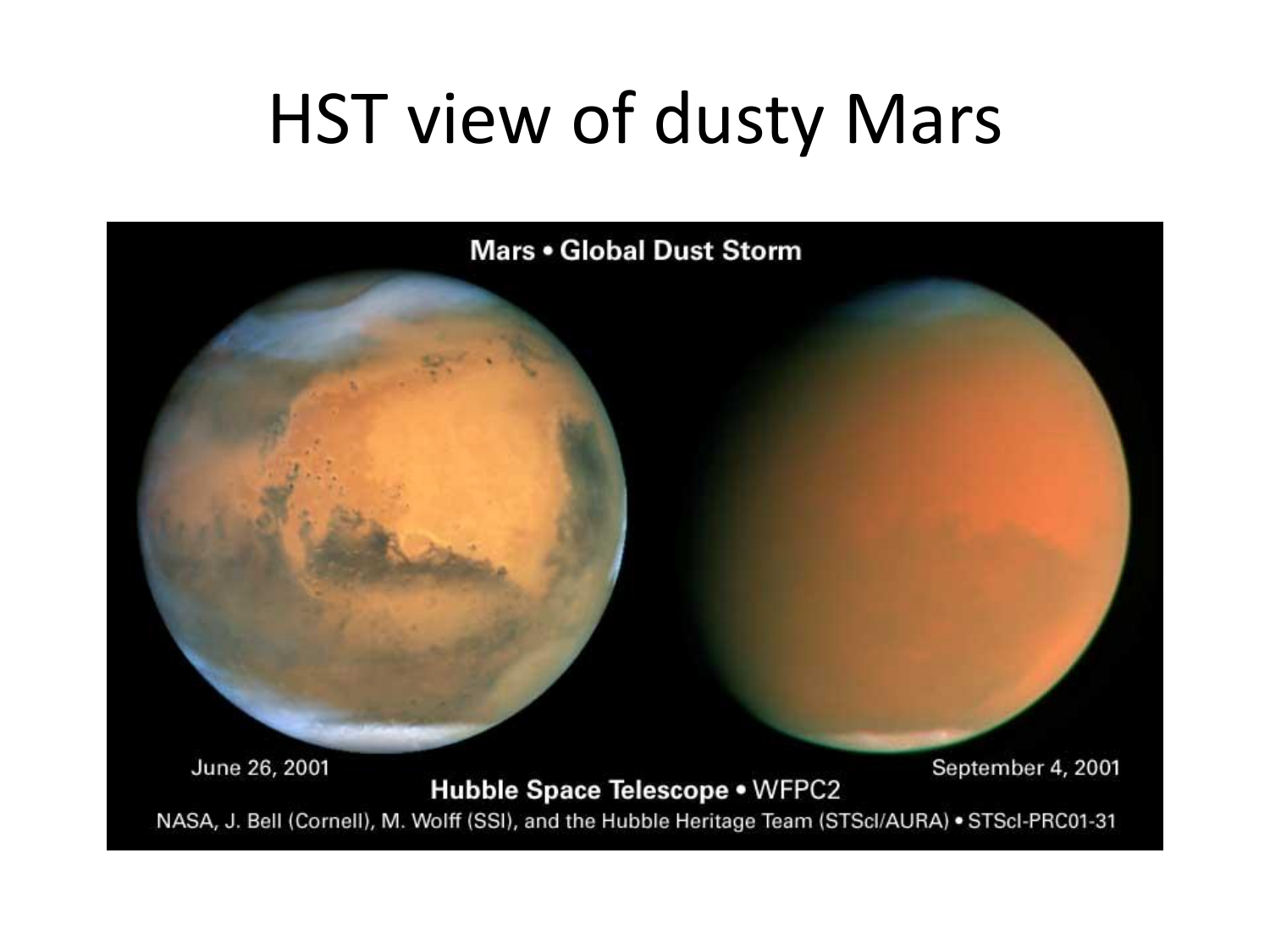## MGS TES dust opacities (MY 24-27)



Smith MD. 2008. Annu, Rev. Earth Planet, Sci. 36:191–219.

**Major dust events are most common at Ls=180<sup>0</sup> -360<sup>0</sup> .** 

**Effects on the lower atmosphere are well known**

**What are the effects on the upper atmosphere?**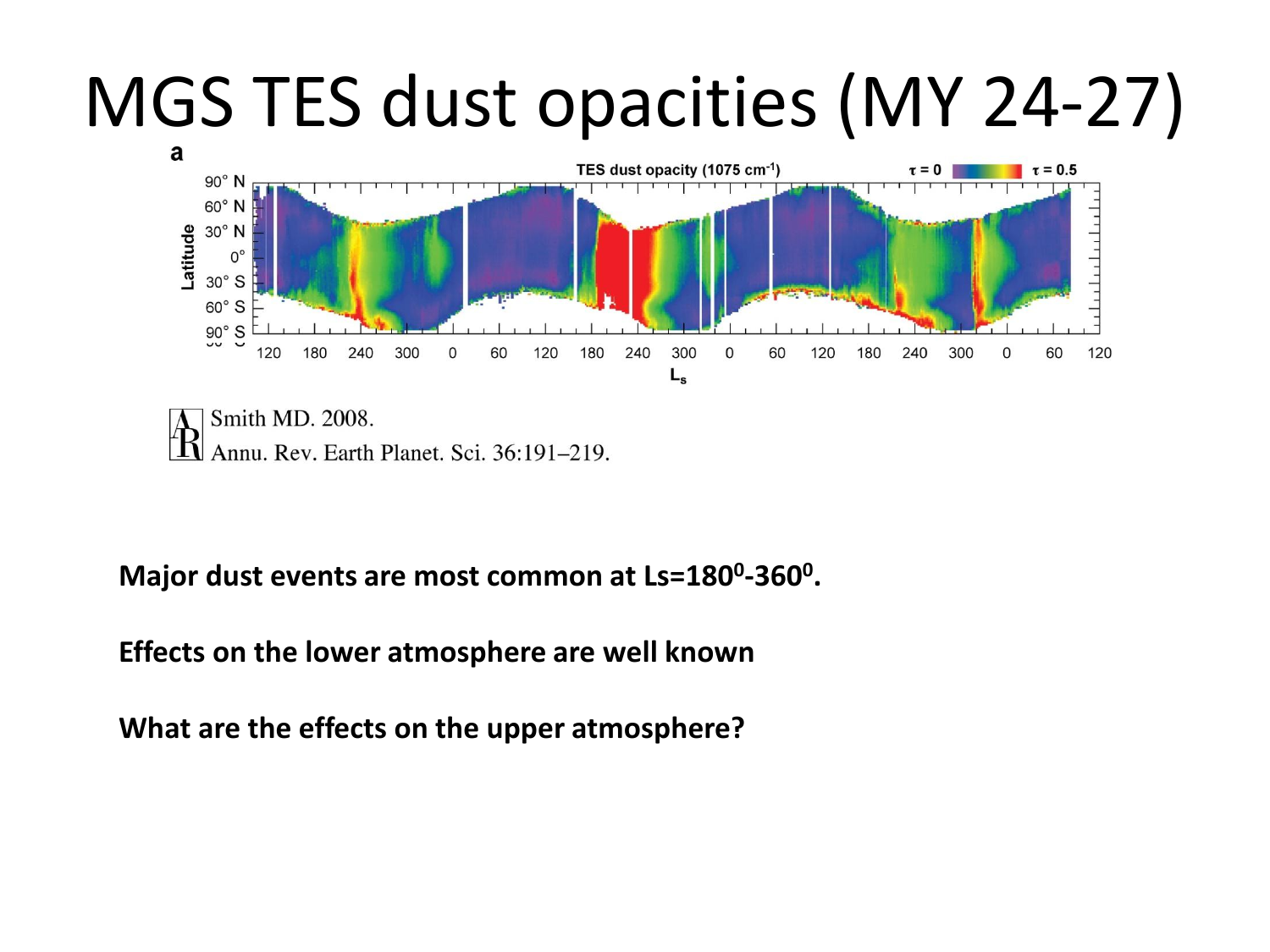## Dust opacity during Noachis storm



**A moderate dust storm occurred at southern latitudes during MGS aerobraking**

**This adversely affected aerobraking operations**

**Conversely, that meant atmospheric density data were available from these times**

**MGS TES data from MY 23-24**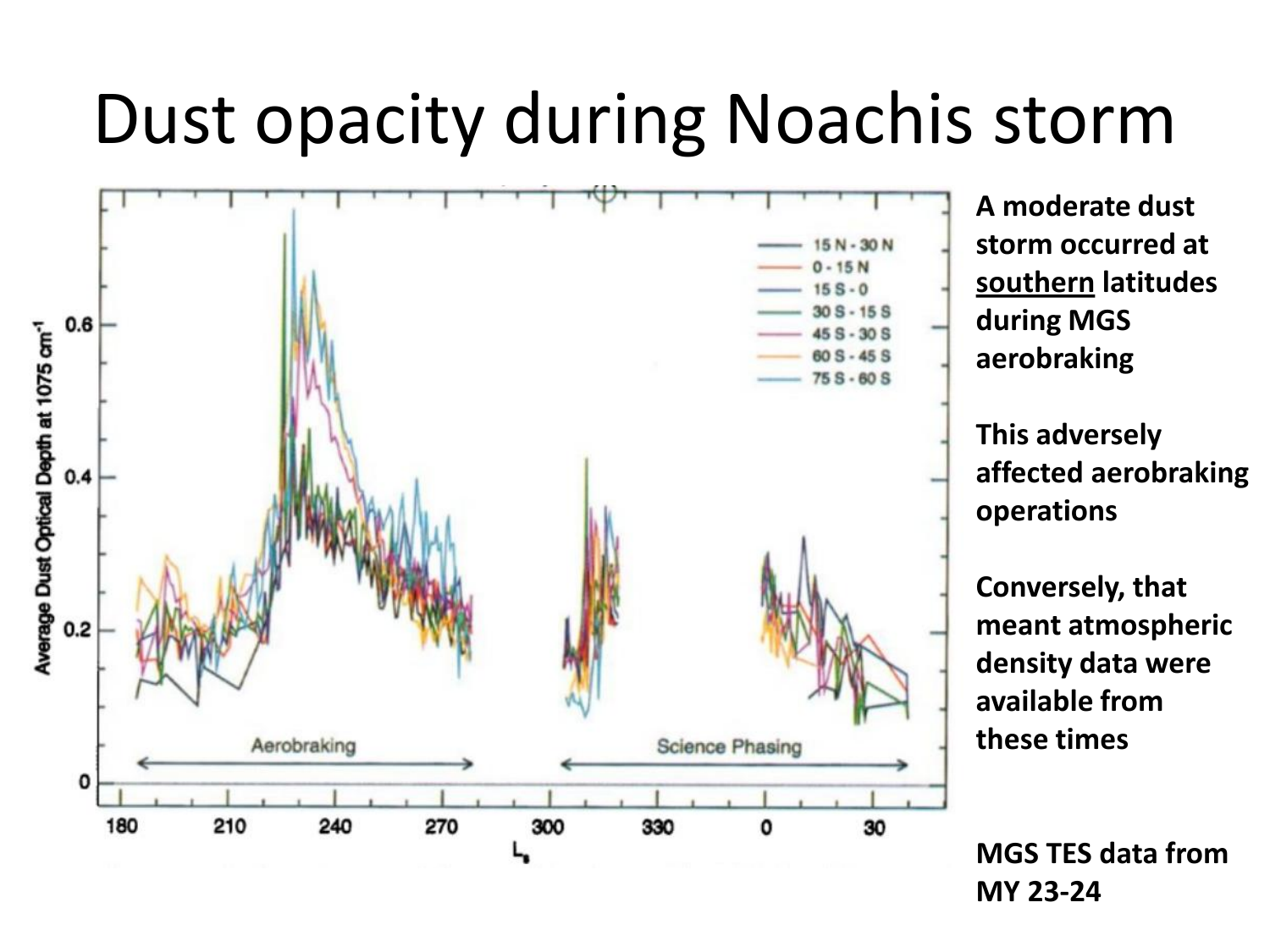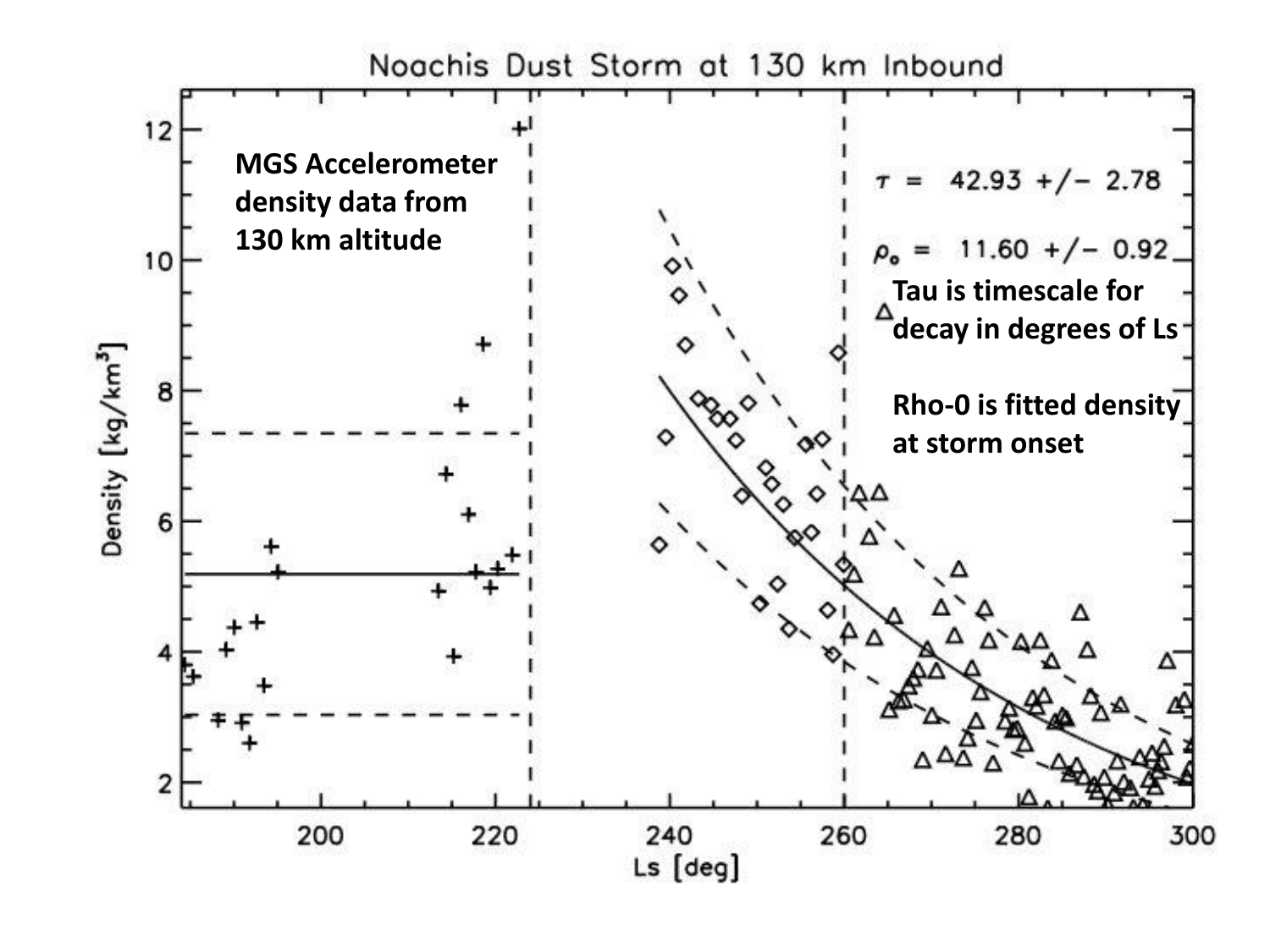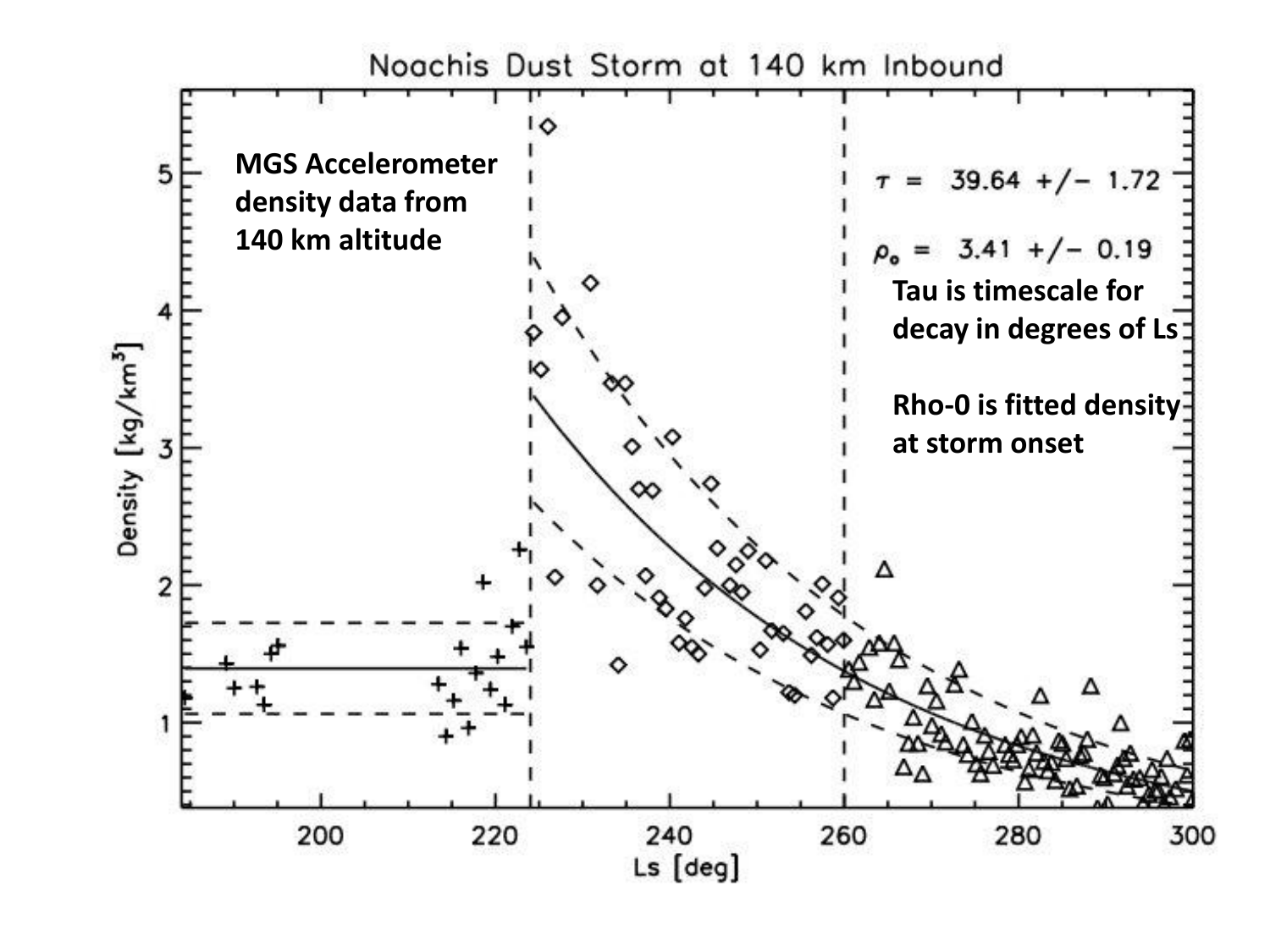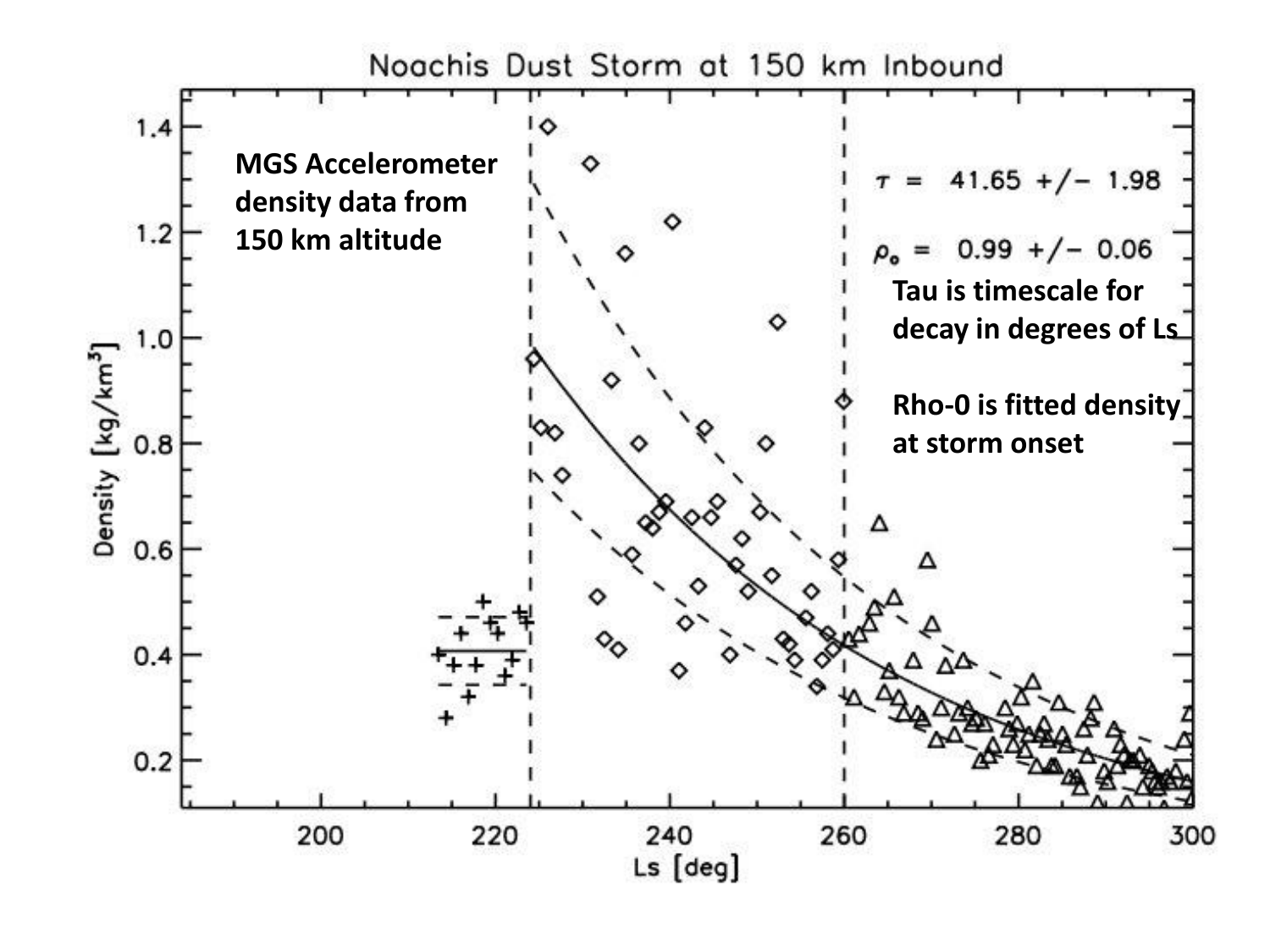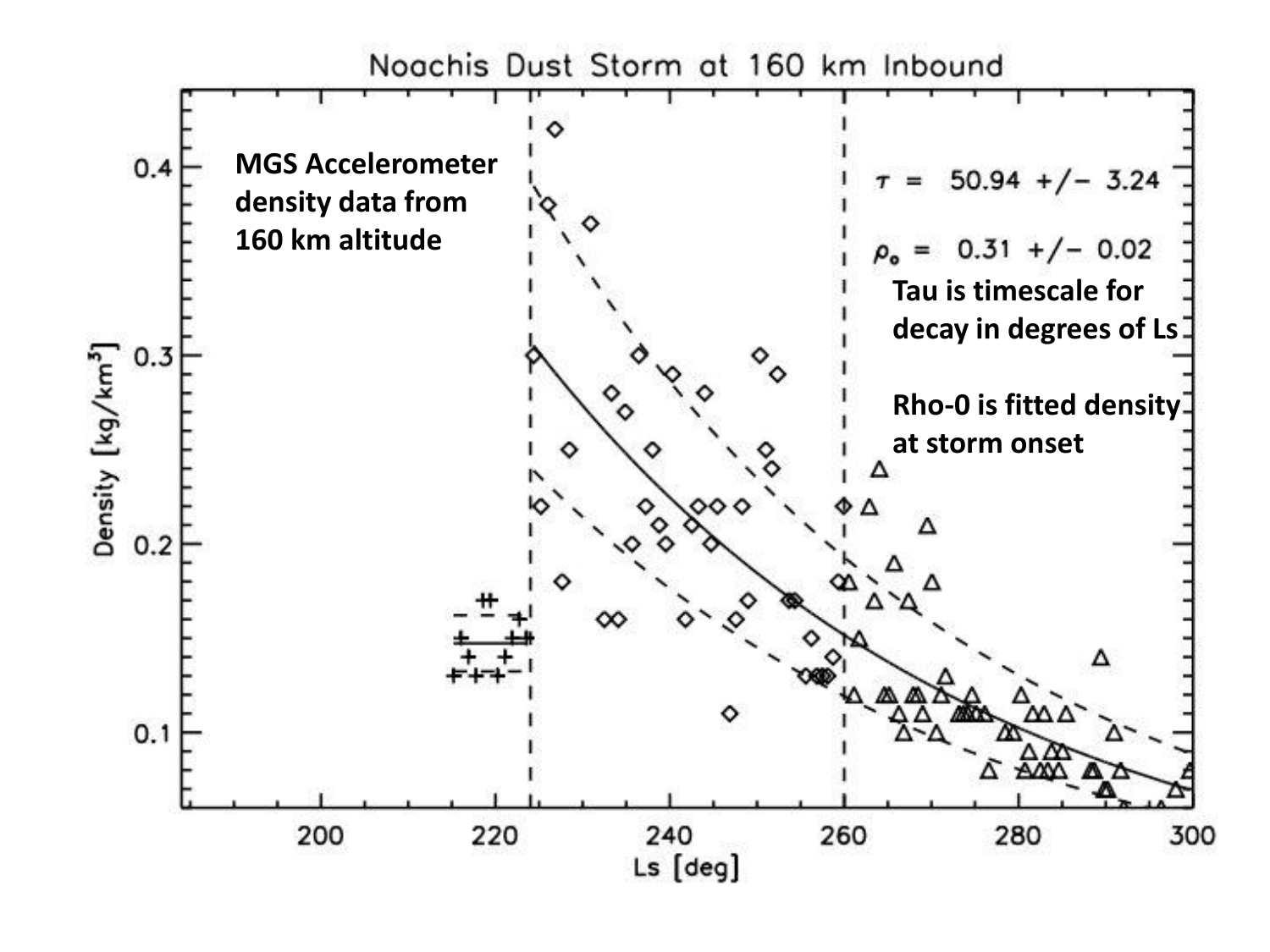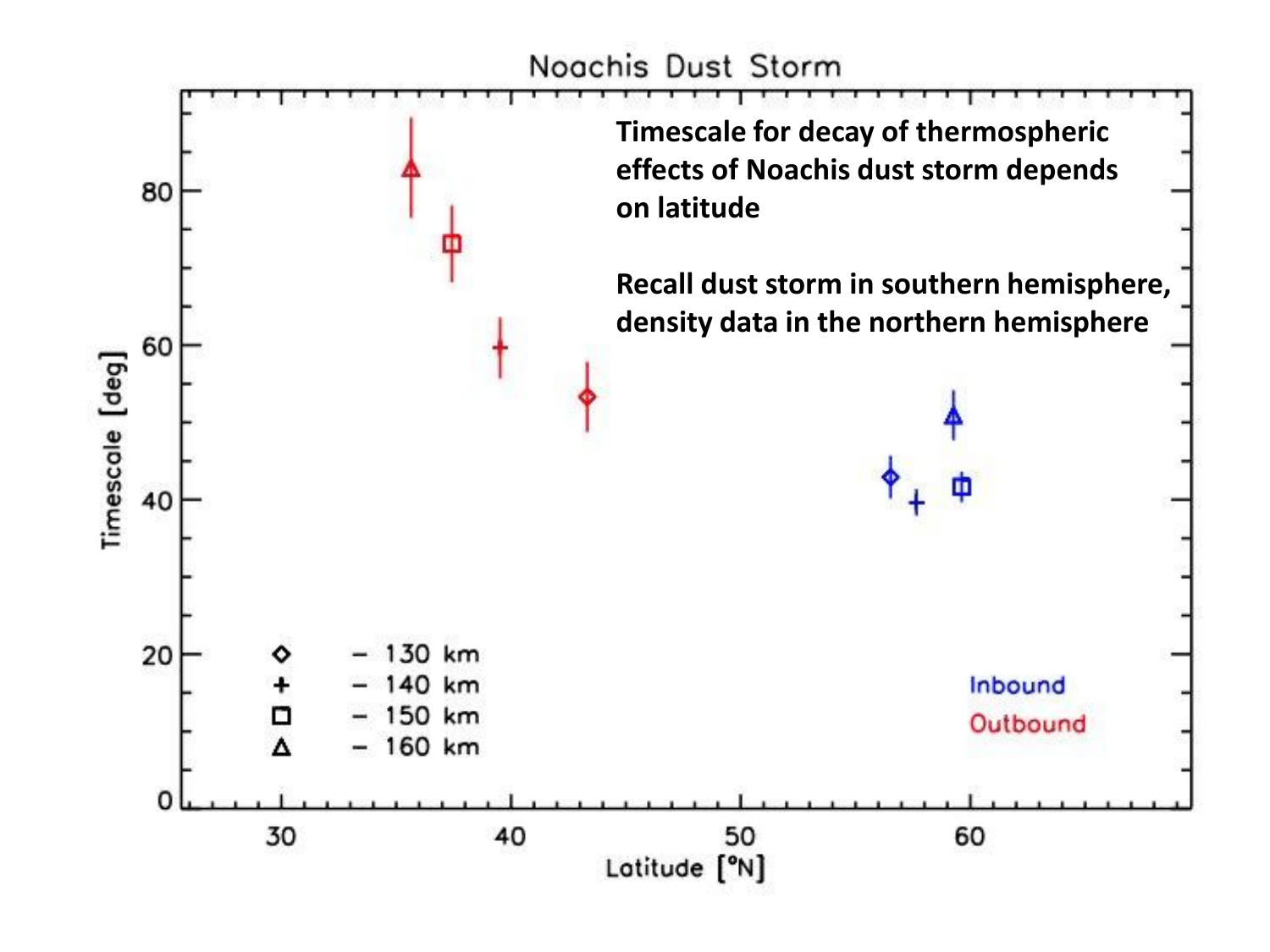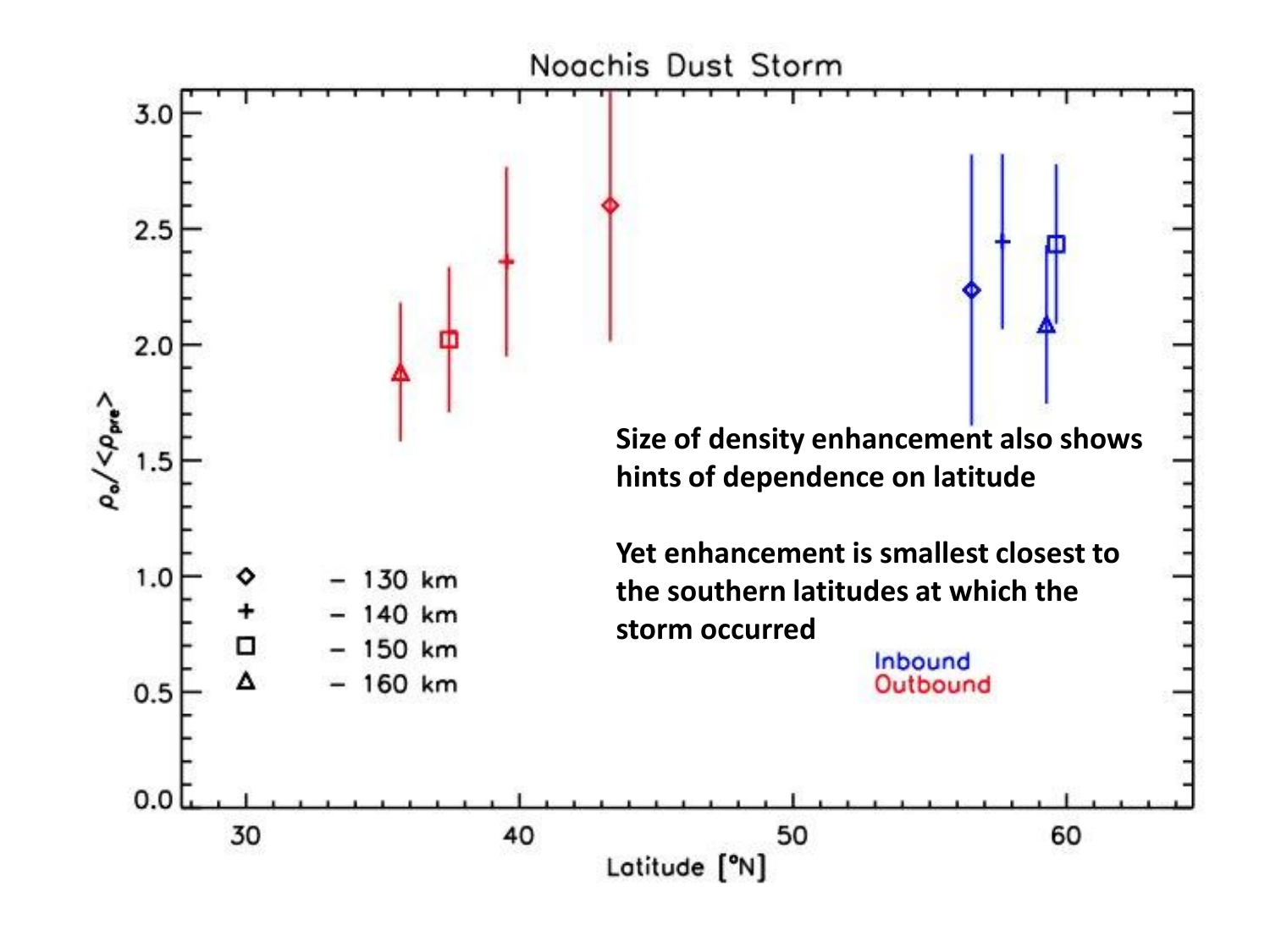## Ionospheric electron density profile

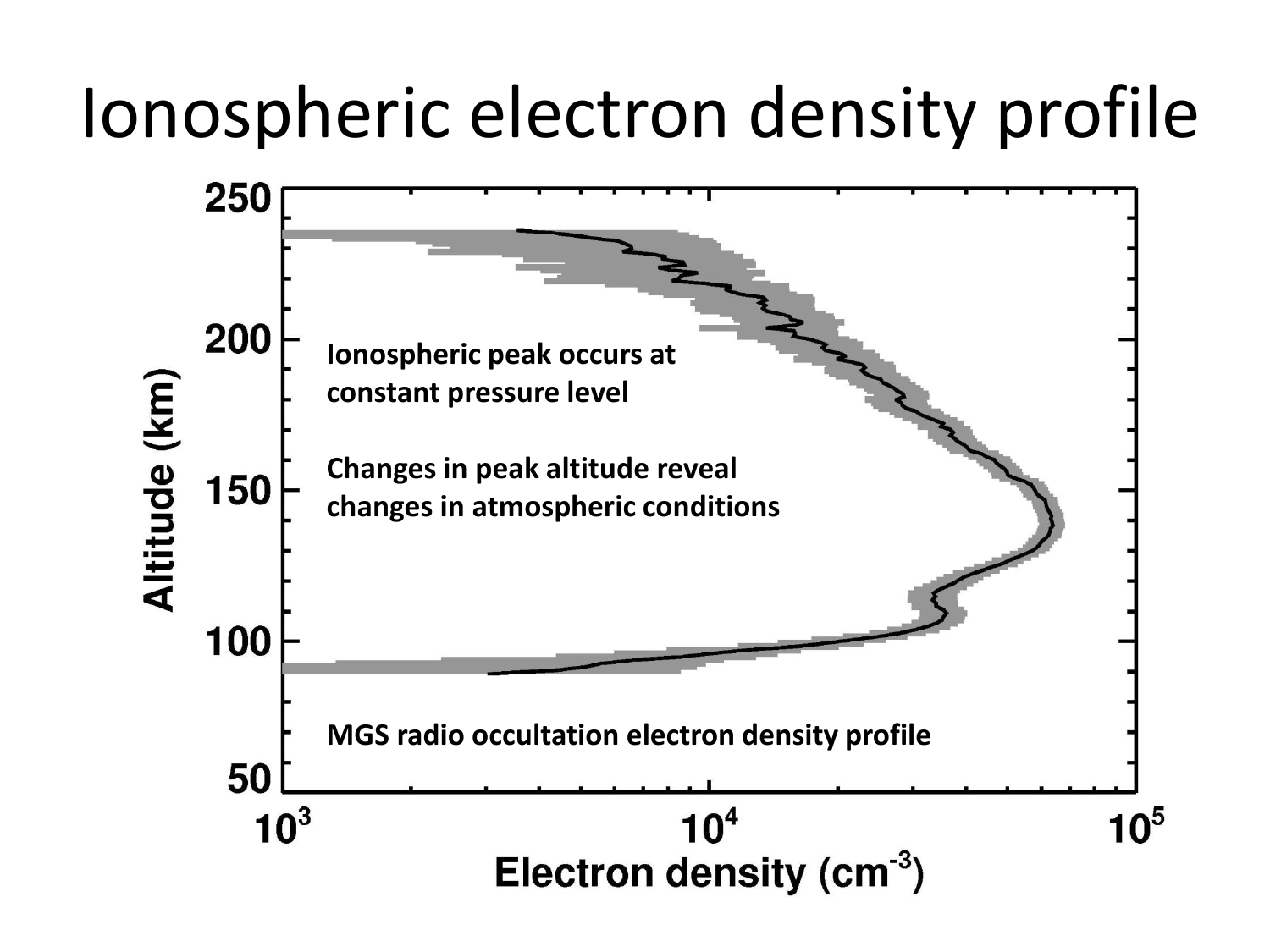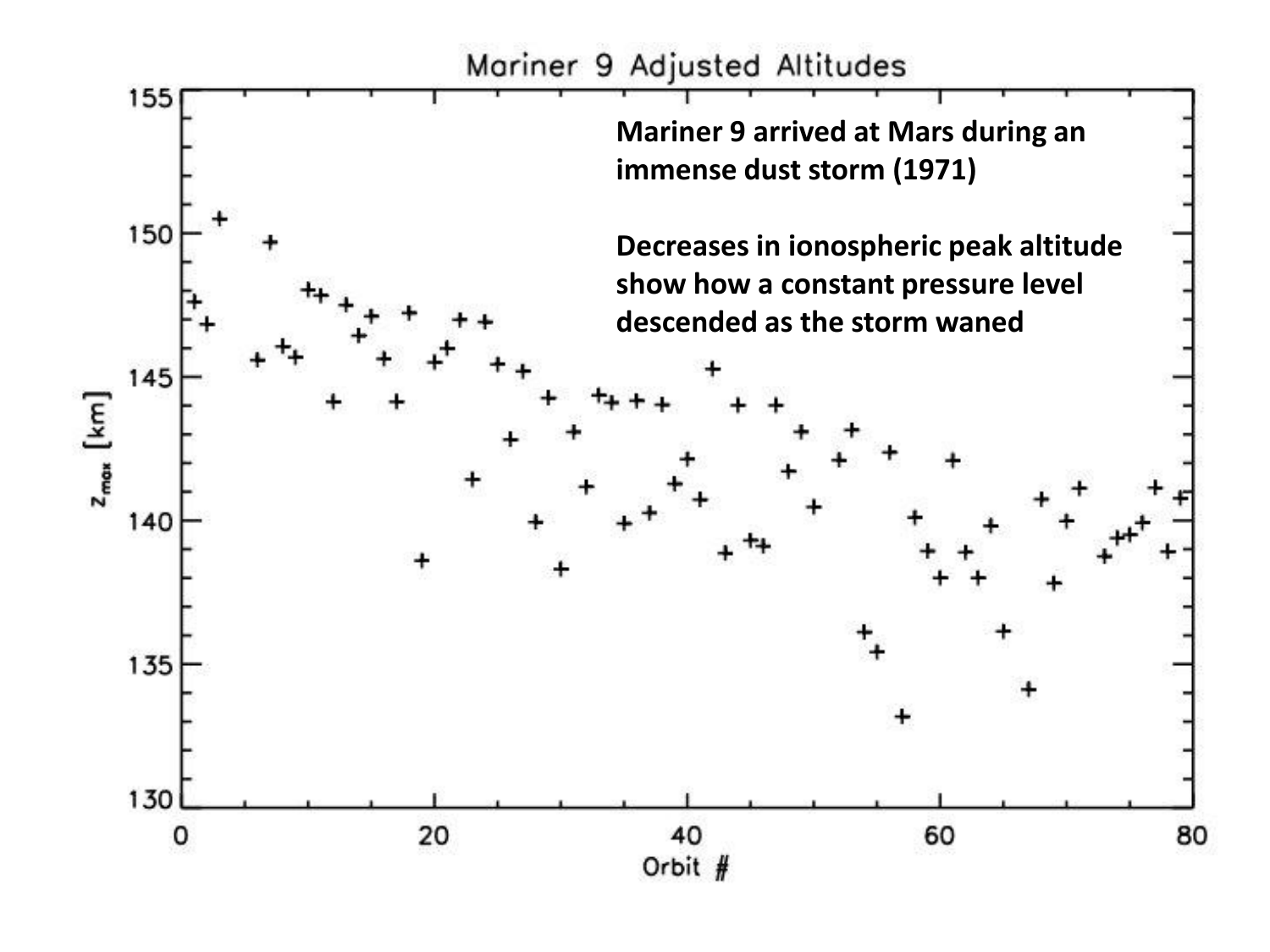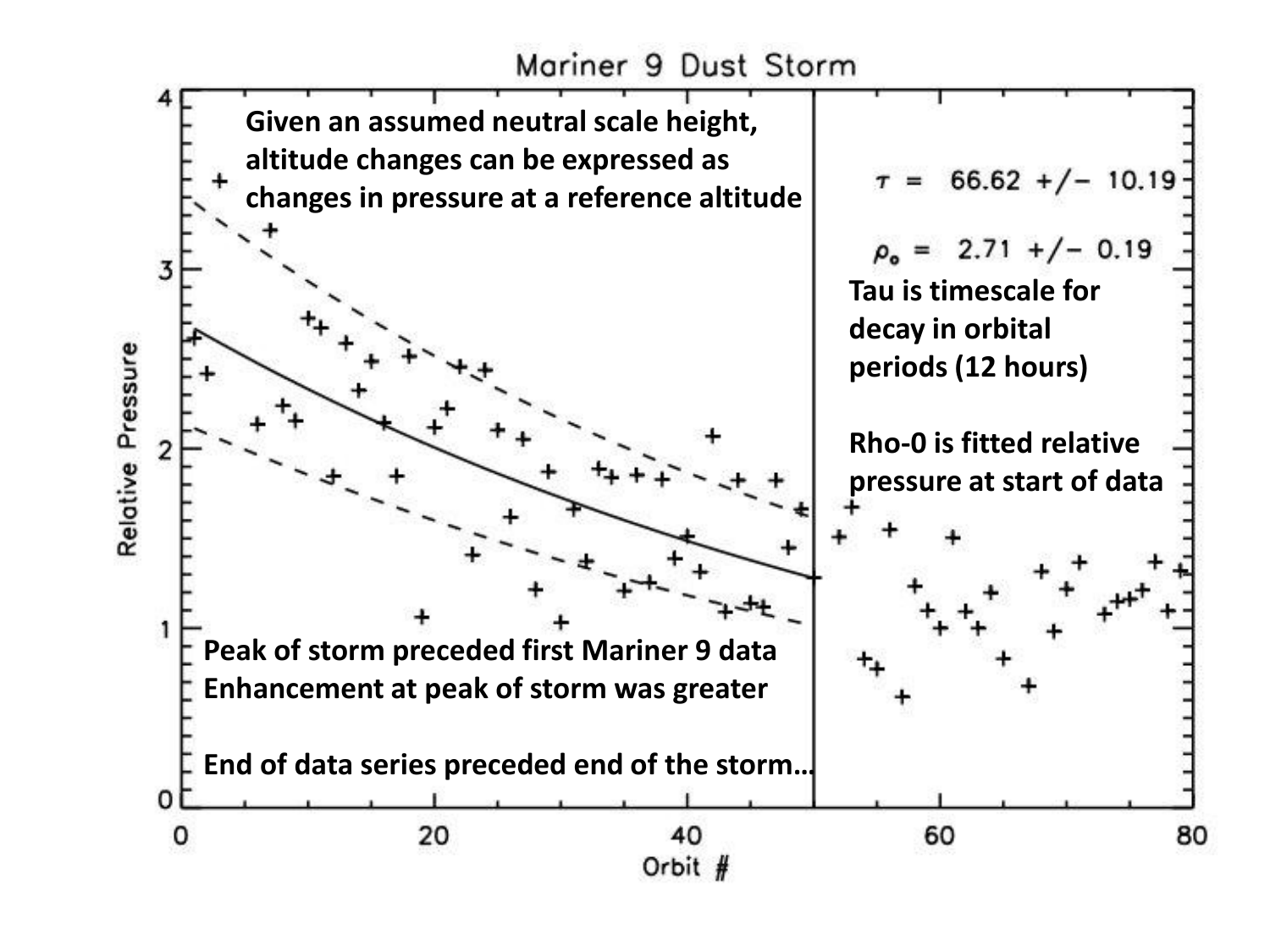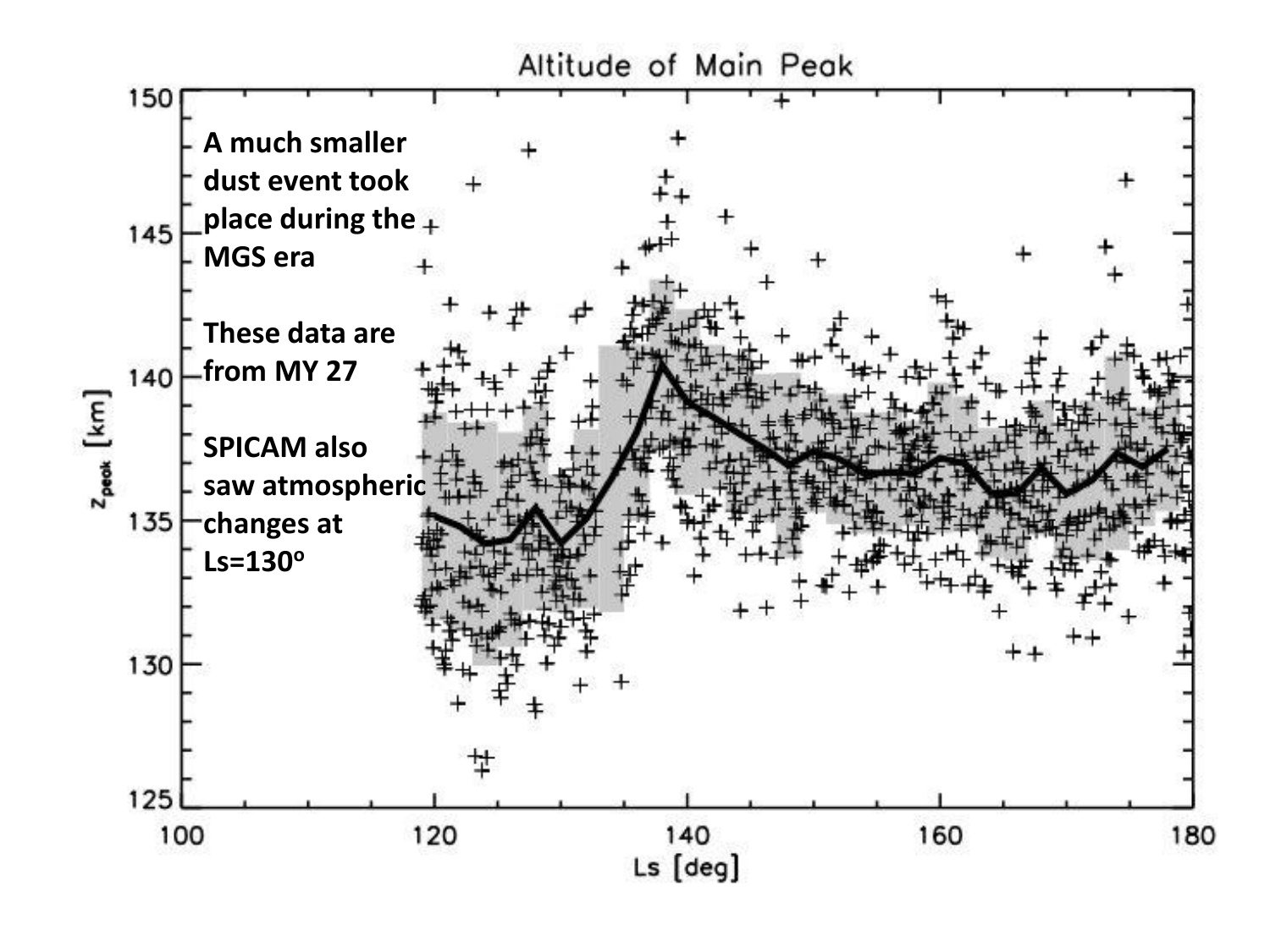# Odyssey THEMIS dust opacities



**Orbital data from the time of these MGS ionospheric data show only small signatures of dust events, yet peak altitude increases by 5 km (>0.5 H)**

**MGS ionospheric data are north of 60<sup>0</sup>N while THEMIS data show no dust north of 20<sup>0</sup>N** **Spirit Mini-TES shows opacity increased to 0.8 at Ls=130<sup>0</sup>**

**Similar Opportunity data show opacity increased to 0.6**